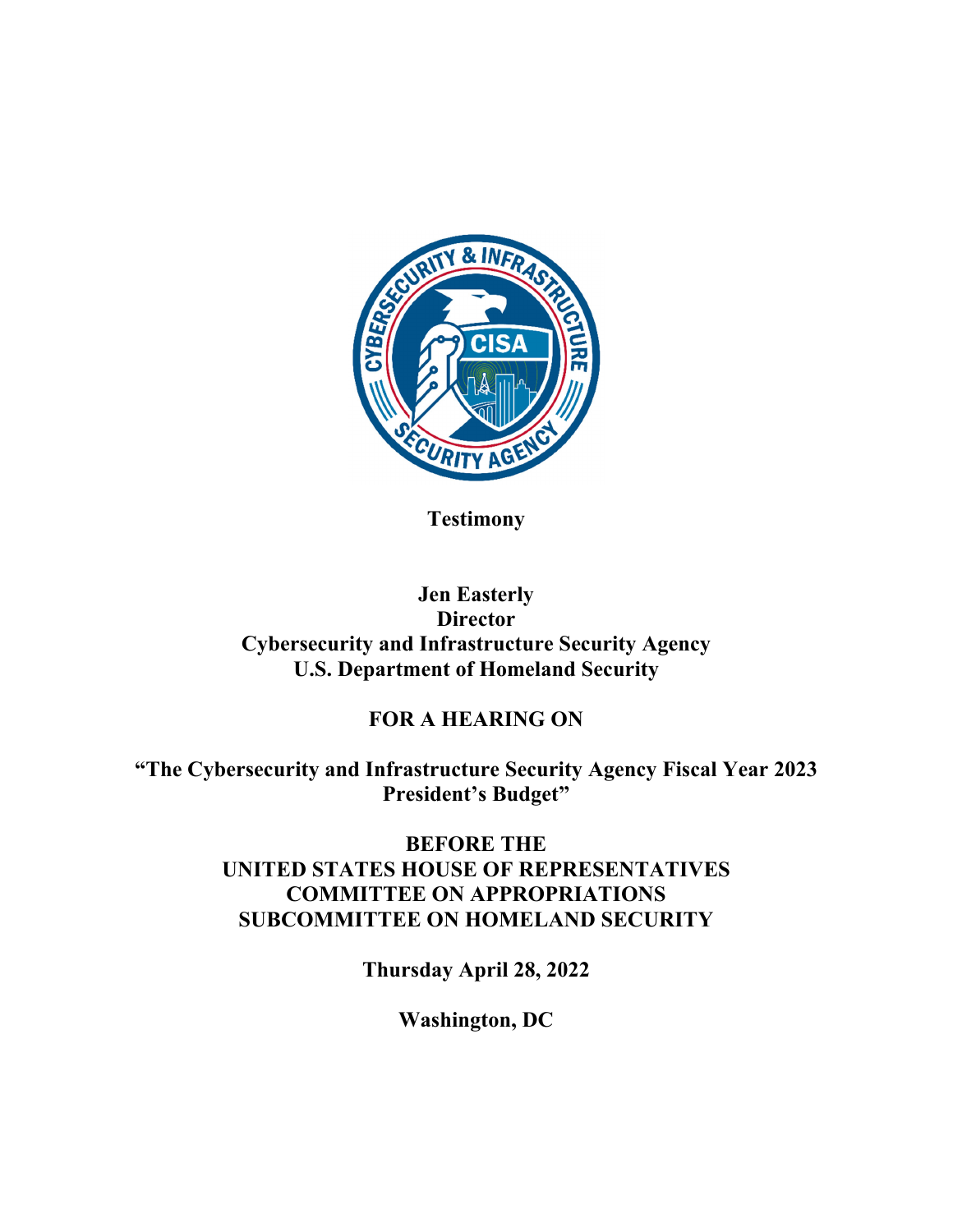Chairwoman Roybal-Allard, Ranking Member Fleischmann, and Members of the subcommittee, thank you for the opportunity to testify regarding the Fiscal Year (FY) 2023 President's Budget for the U.S. Department of Homeland Security's (DHS) Cybersecurity and Infrastructure Security Agency (CISA). The FY 2023 President's Budget of \$2.5 billion for CISA reflects our commitment to the broader DHS mission to safeguard our homeland, our values, and our way of life.

In today's interconnected society, our Nation faces a wide array of serious risks from many threats, all with the potential for significant consequences that can impact our critical infrastructure, the whole of the economy, and the American way of life. The critical functions within our society are built as "systems of systems" with complex designs, numerous interdependencies, and systemic risks. While this structure provides for significant gains in efficiency and productivity, it also provides opportunities for nation-state actors and criminals to potentially undermine our national security, economic prosperity, and public health or safety, creating cascading effects across our Nation.

CISA leads the national effort to understand, manage, and reduce risk to the cyber and physical infrastructure Americans rely on every hour of every day. Established in 2018 to be America's cyber defense agency, CISA works to build collaborative, trusted partnerships across government, industry, academia, and with our international partners to ensure the collective cyber defense of the Nation. At the heart of this mission is partnership and collaboration. Securing our Nation's cyber and critical infrastructure is a shared responsibility requiring not just a whole-of-government, but a whole-of-Nation approach.

As part of this mission, CISA plays two key operational roles. First, we are the operational lead for federal cybersecurity, charged with protecting and defending federal civilian executive branch networks (the ".gov"), in close partnership with the Office of Management and Budget, the Office of the National Cyber Director, and agency Chief Information Officers and Chief Information Security Officers. Second, we serve as the national coordinator for critical infrastructure security and resilience, working with partners across government and industry to protect and defend the nation's critical infrastructure. In both roles, CISA leads incident response to significant cyber incidents in partnership with the Federal Bureau of Investigation (FBI) and the Intelligence Community.

Safeguarding and securing cyberspace and our Nation's critical infrastructure is a core DHS mission. I am truly honored to appear before this Committee today to discuss how the FY 2023 President's Budget recognizes the criticality of our mission and provides CISA's exceptional workforce with the resources needed to achieve this mission. Since being sworn in as Director in July, I continue to be impressed with the talent, creativity, and enthusiasm of the dedicated CISA employees I am entrusted to lead. As I share with my team nearly every day, I have the best job in government.

## **FY 2023 President's Budget: Priorities**

Looking forward into FY 2023, CISA will remain focused on strengthening our Nation's cyber and physical defenses. We will continue to work closely with our partners across every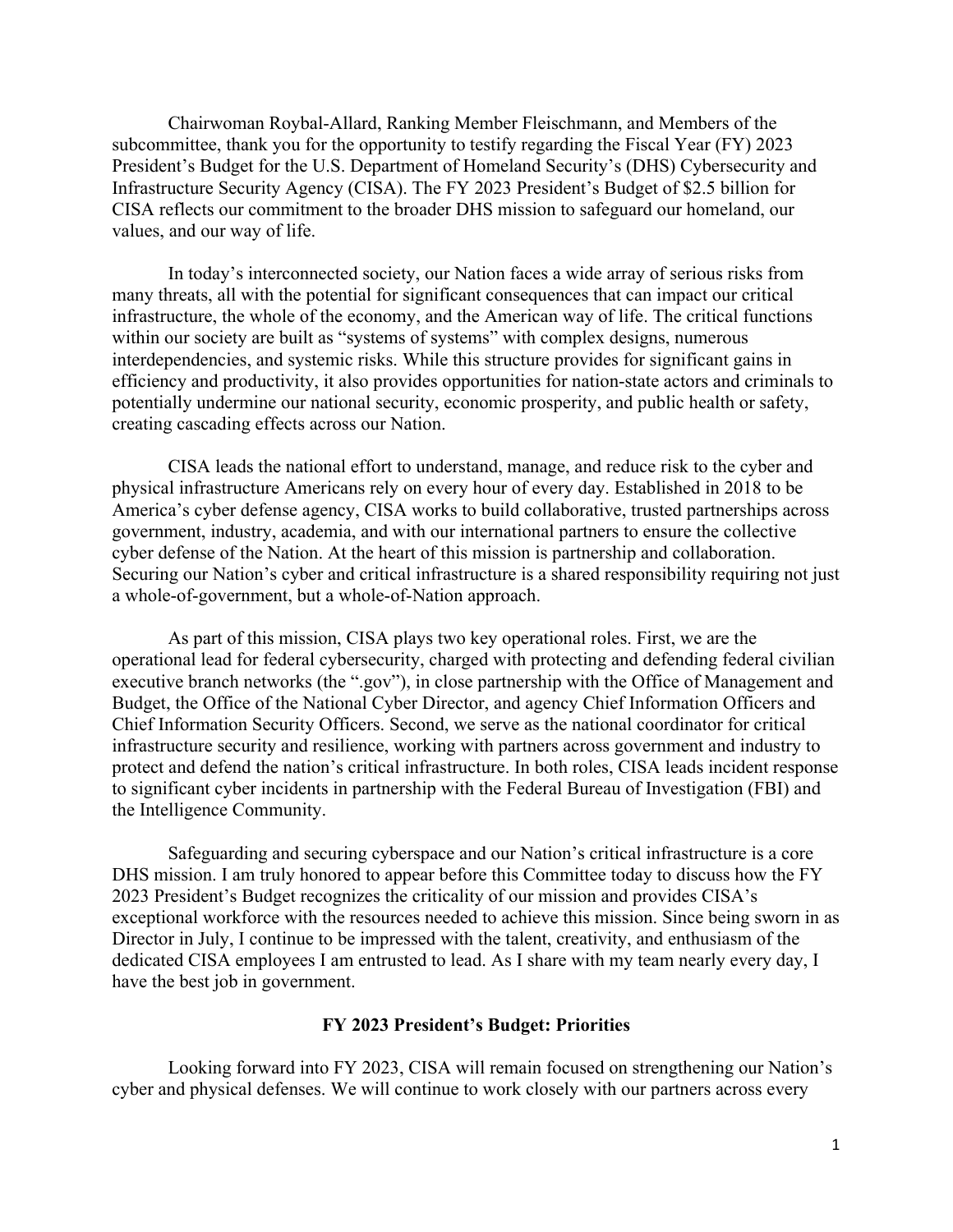level of government, in the private sector, and with local communities to protect our country's networks and critical infrastructure from malicious activity. We will continue to share timely and actionable information, intelligence, and guidance with our partners and the public to ensure they have the tools they need to keep our communities safe and secure and increase nationwide cybersecurity preparedness.

The FY 2023 President's Budget provides the resources needed to continue these efforts. From an agency-wide perspective, it is organized around three overarching themes.

First, this budget represents a significantly increased investment in CISA by the Biden Administration. The \$2.5 billion requested for CISA in FY 2023 provides approximately \$377 million or about 18% more than requested in FY 2022. The FY 2023 President's Budget recognizes the value of historical investments, and CISA's growing role in enhancing the security and resilience of our Nation, and confidence in our ability to execute.

Second, the FY 2023 President's Budget prioritizes federal cybersecurity. Most importantly, it includes \$174 million in new budget authority for CISA to continue the work established through the American Rescue Plan Act (ARPA) by expanding cybersecurity service offerings that protect federal networks against evolving cyber threats. These funds will allow CISA to expand network protection throughout the federal civilian executive branch and bolster cloud business applications, enhanced analytics, and stakeholder engagement. Placing this funding into CISA's base budget enables CISA and our partners to move forward knowing we can build on the progress made to date in critical operational and strategic cyber risk mitigation capabilities.

Third, the FY 2023 President's Budget makes critical investments in our mission enabling activities and functions that will mature the Agency and better support the execution of our operational capabilities. The Budget provides \$250 million for Mission Support, an increase of \$108 million above the FY 2022 President's Budget. This investment provides critical mission enabling initiatives including the establishment of CISA procurement operations, implementation of key cybersecurity improvements to CISA's own networks, expansion of workforce assistance offerings, and continued progress on the build out of CISA's headquarters facility at the DHS St. Elizabeth's Campus. We look forward to working with Congress to ensure robust resourcing for our mission enabling teams as they support the foundation of our operational efforts.

The FY 2023 President's Budget also provides for a number of more targeted investments focused on key CISA mission areas. I would like to take a moment to highlight a few of those investments and explain how they help strengthen our collective effort to protect the Nation.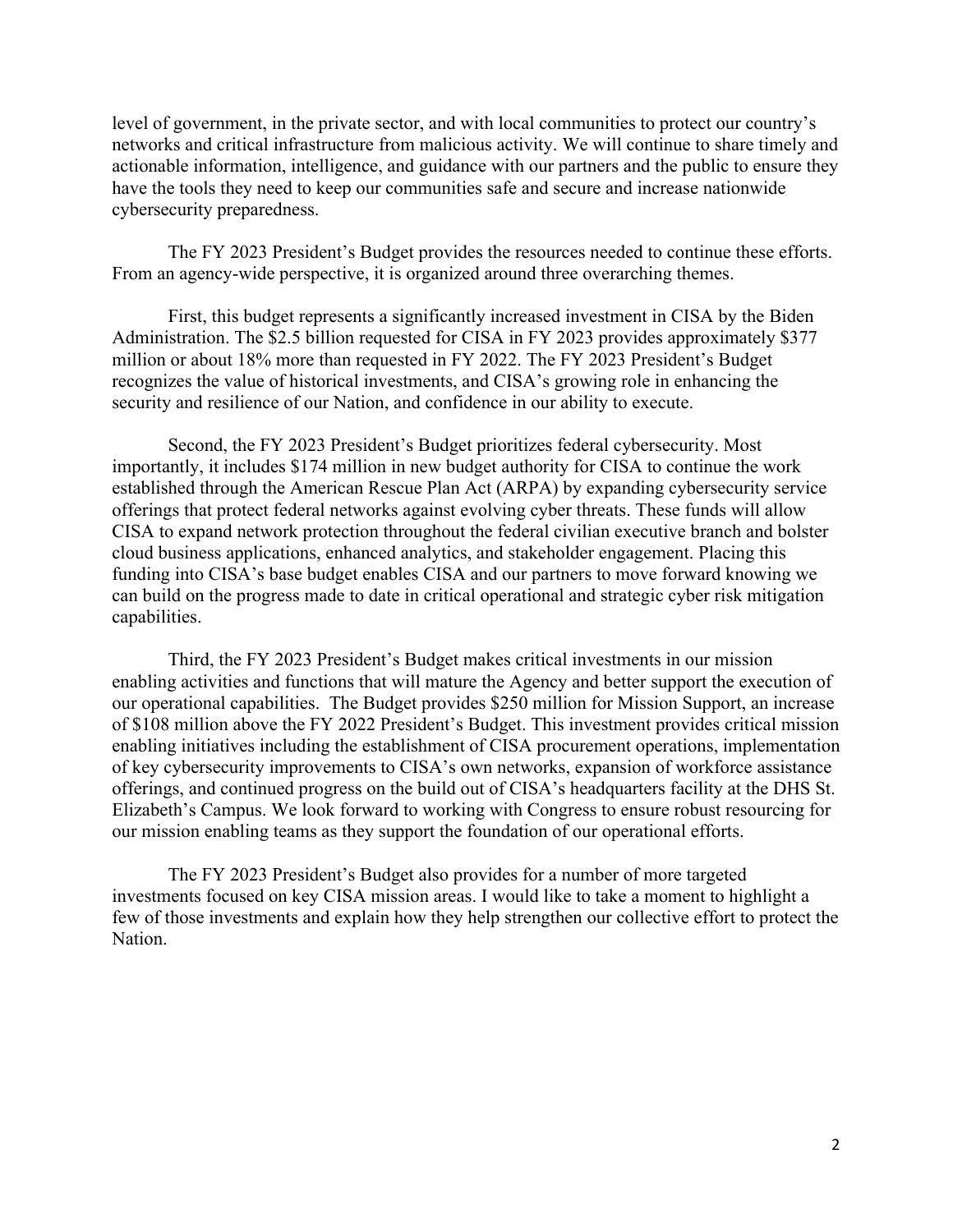## **Cybersecurity**

CISA, our government partners, and the private sector, are all engaging in a more strategic and unified approach towards improving our Nation's defensive posture against malicious cyber activity. CISA ensures the timely sharing of information, analysis, and assessments to mitigate risk from and build resilience to cyber threats to infrastructure. CISA's partners include all levels of government, the private sector, and the public. Our approach is fundamentally one of partnerships and empowerment. It is prioritized by our comprehensive understanding of the risk environment and the needs of our stakeholders. We help organizations better manage their cyber risk.

The FY 2023 President's Budget includes \$1.5 billion for CISA cybersecurity programs and activities that enable CISA and our partners to detect, analyze, mitigate, and respond to cybersecurity threats. We share cybersecurity risk mitigation information with government and non-government partners. We issue guidance and directives to federal agencies, providing tools and services to all partners, and lead or assist in the implementation of cross-government cybersecurity initiatives. We are protecting government and critical infrastructure networks.

Within this amount, the FY 2023 President Budget includes \$71 million for the Joint Cyber Defense Collaborative (JCDC), an increase of over \$18 million more than the FY 2022 request, to ensure CISA can continue expanding the cyber operational planning and partner engagement activities so crucial to our Nation's collective cyber defense. Established in August 2021 and leveraging legacy authorities as well as those granted to CISA in the FY 2021 National Defense Authorization Act, the JCDC leads collaborative public and private sector cyber defense planning and cybersecurity information fusion and analysis to reduce cyber risks to the Nation.

The JCDC brings together key Federal Government partners, including the Office of the Director of National Intelligence, the FBI, the National Security Agency, U.S. Cyber Command, the U.S. Secret Service, and relevant Sector Risk Management Agencies (SRMAs), with private sector partners to build, exercise, and implement cyber defense plans to both actively and proactively address the most significant risks facing our country. While the JCDC was founded only nine months ago, we have already demonstrated how proactive planning can enable operational collaboration to drive risk reduction at scale. The core of this collaboration has been our JCDC Alliance partners, which include 25 of the Nation's largest cybersecurity and technology companies.

The JCDC allows these partners to help us see the dots, connect the dots, and collectively drive down risk to the Nation at scale. I would submit that the JCDC's unprecedented collaboration is making us more resilient. Thanks to the JCDC, we stand shoulder-to-shoulder with our industry partners. Over the past six months, we have formed partnerships and worked together to understand and manage cyber threats, including the Log4Shell vulnerability and those related to Russia's invasion of Ukraine.

The JCDC construct continues to mature, and our partnership model is evolving as well. As one example, we recently announced the addition of several new JCDC partners with particular expertise in identifying and mitigating cyber threats to industrial control systems.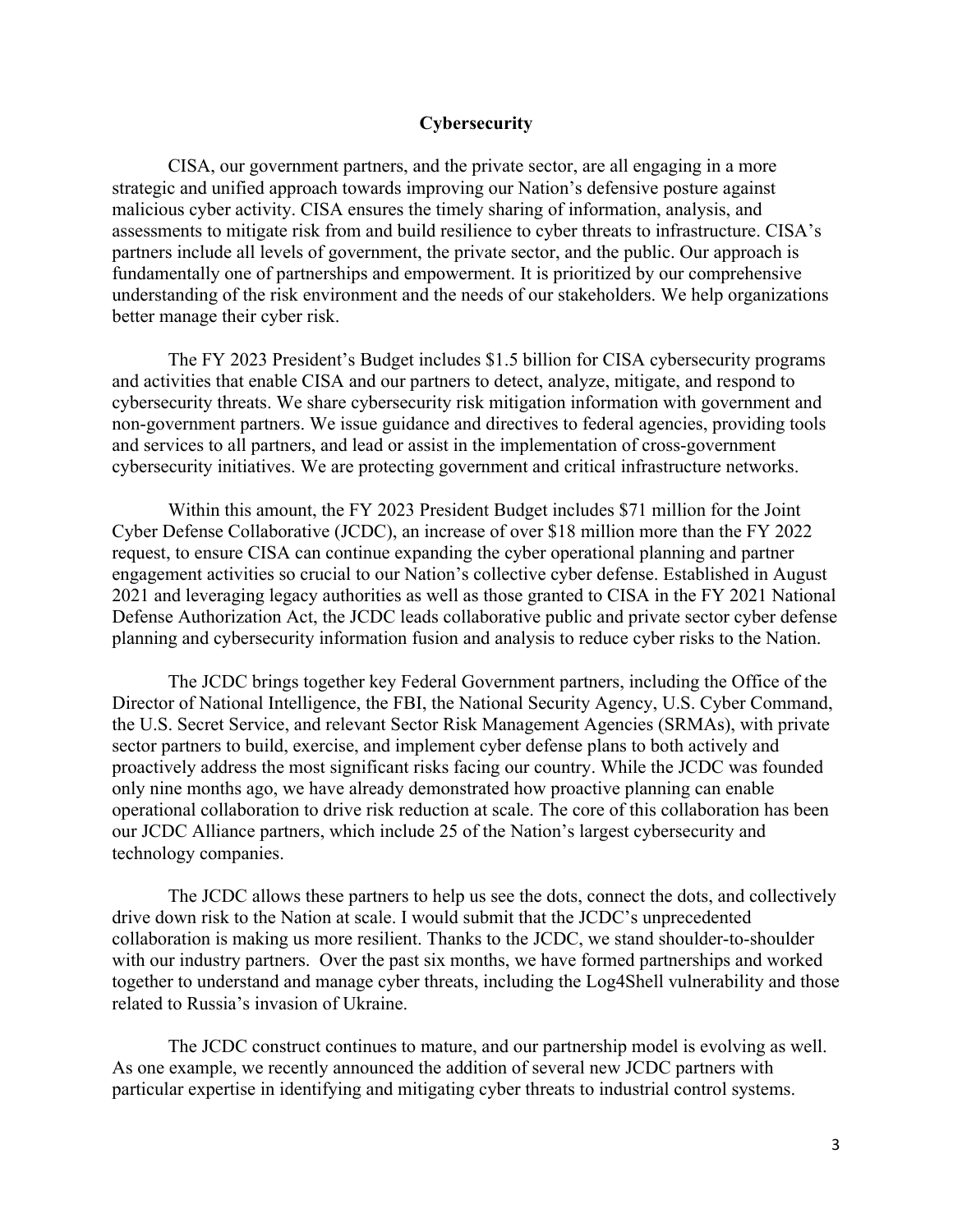Going forward, CISA will continue to build and mature the JCDC construct. We are focused on advancing our capability to create, exercise, and execute joint cyber defense plans. Our upcoming planning efforts focus on pipeline infrastructure; critical dependencies between the financial, energy, and telecommunications sectors; and collaboratively supporting defense of the Nation's election infrastructure in preparation for the midterm elections. The JCDC has demonstrated the promise of a new model for public-private operational collaboration: joint cyber planning—including deliberate and crisis action plans—through collaboration across the public and private sectors to prepare for and address the Nation's most pressing cyber risks, combined with integrated and institutionalized exercises to continuously measure and improve our combined effectiveness.

Through these collaborative efforts, we enable common situational awareness, information fusion, and analysis that equips public and private partners to take risk-informed coordinated action. This journey is not CISA's alone. We are embarking on a rapid evolution in concert with our partners across the interagency and the private sector, with a shared goal of advancing our nation's security and resilience at scale.

To effectively execute our role as the operational lead for federal civilian security, CISA must maintain and advance our ability to actively detect threats targeting federal agencies and gain granular visibility into the security state of federal infrastructure. To effectuate these goals, the FY 2023 President's Budget also includes \$407 million for the National Cybersecurity Protection System (NCPS) and \$425 million for the Continuous Diagnostics and Mitigation (CDM) program. These programs provide the technological foundation to secure and defend federal civilian executive branch departments and agencies against advanced cyber threats.

NCPS is an integrated system-of-systems that delivers intrusion detection and prevention, analytics, and information sharing capabilities. NCPS primarily protects traffic flowing into and out of federal networks. One of its key technologies is the EINSTEIN intrusion detection and prevention sensor set. This technology provides the Federal Government with an early warning system and improves situational awareness of intrusion threats with near real-time detection. While EINSTEIN has demonstrated value since its inception, we are evaluating modernization of NCPS, including a transition to providing security capabilities via commercial shared services. The FY 2023 President's Budget includes \$30 million for the deployment of a modern infrastructure and analytic environment that will enable our analysts to most effectively use increasing volumes of security data to identify and enable faster remediation of threats.

Even as we mature NCPS to advance our ability to detect and block threats, CDM remains a foundational capability for CISA and federal network defenders to identify cybersecurity risks within their networks, prioritize those risks, and mitigate the most significant ones first. The program provides federal agencies with a risk-based and cost-effective approach to mitigating cyber risks inside their networks and provides CISA with granular visibility to drive both strategic investments and urgent remediation, including by most effectively targeting our directive authorities. This includes \$73 million to expand the Endpoint Detection and Response (EDR) initiative across high-priority agency hosts and endpoints across the Executive Branch departments and agencies to support efforts to close remaining crucial gaps at large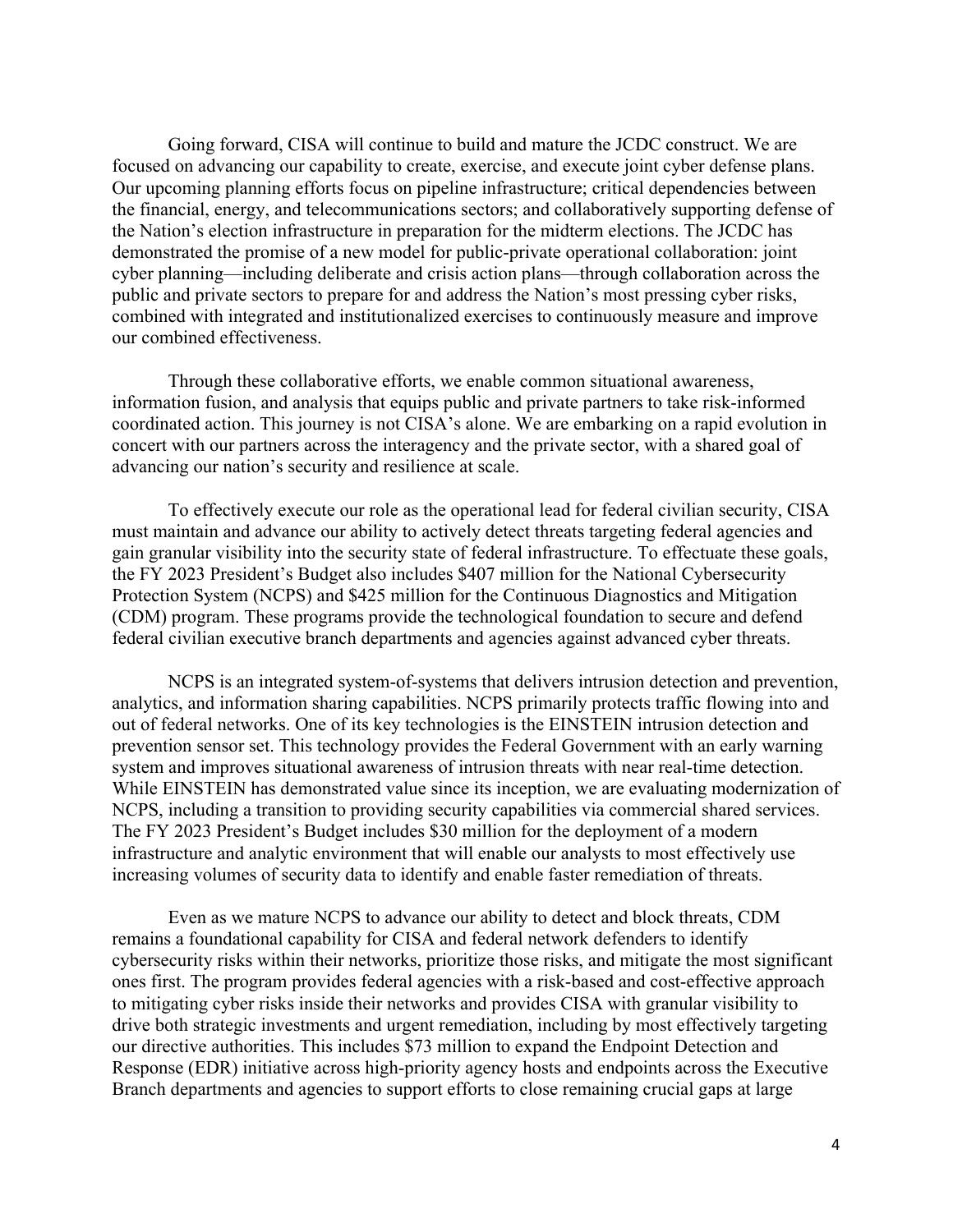agency enterprises and to provide visibility into unauthorized, potentially malicious, or adversary activity targeting Federal networks. First authorized by Congress in the FY 2021 National Defense Authorization Act and initially funded in the American Rescue Plan Act, broad deployment of EDR capabilities allows CISA to execute our persistent hunt authorities to actively and continuously detect and drive eviction of adversaries across federal networks.

Within CISA's cyber defense capabilities, the FY 2023 President's Budget also includes \$39 million for the CyberSentry program. Recently authorized in the FY 2022 National Defense Authorization Act, CyberSentry is a voluntary partnership with private sector critical infrastructure operators designed to detect malicious activity on the Nation's highest-risk critical infrastructure networks. CyberSentry is particularly focused on threats that attempt to move from an organization's business network to impact industrial control systems. The program allows CISA to operationalize sensitive threat intelligence to increase the speed of information sharing and produce real-time, effective, actionable information for critical infrastructure operators at risk from malicious attacks. The resources requested for FY 2023 will support growing CyberSentry operations and deploy capabilities to additional critical infrastructure partners to meet significant demand for the program.

#### **Infrastructure Security**

For infrastructure security, the FY 2023 President's Budget includes \$175 million for efforts to enhance critical infrastructure protection from physical threats through enabling riskinformed decision-making by owners and operators. Our activities include collecting critical infrastructure information, conducting vulnerability assessments, facilitating exercises, and providing training and technical assistance. The Infrastructure Security Division leads and coordinates national efforts on critical infrastructure security, including reducing the risk of targeted violence directed at our Nation's schools, communities, houses of worship, and other soft targets. As the Sector Risk Management Agency for the chemical sector, CISA also leads efforts to secure our Nation's chemical sector infrastructure, enhancing security and resilience across the chemical industry to reduce the risk of weaponization. The FY 2023 President's Budget includes an increase of \$4 million and additional personnel above the prior request for the planning and execution of additional cyber preparedness exercises in support of the JCDC, as well as to facilitate planning for Cyber Storm IX, the National Cyber Exercise, tentatively scheduled for Spring 2024.

## **Integrated Operations**

 The FY 2023 President's Budget includes \$187 million for integrated operations. Our Integrated Operations Division provides seamless and timely support to CISA stakeholders across the Nation. The Integrated Operations Division coordinates CISA operations at the regional level and delivers CISA capabilities and services to support stakeholders in preparing for, mitigating, responding to, and recovering from incidents effecting critical infrastructure. Additionally, Integrated Operations includes monitoring and disseminating cyber and physical risk and threat information; providing intelligence context to support decision making; and performing Agency-designated Emergency Support Functions.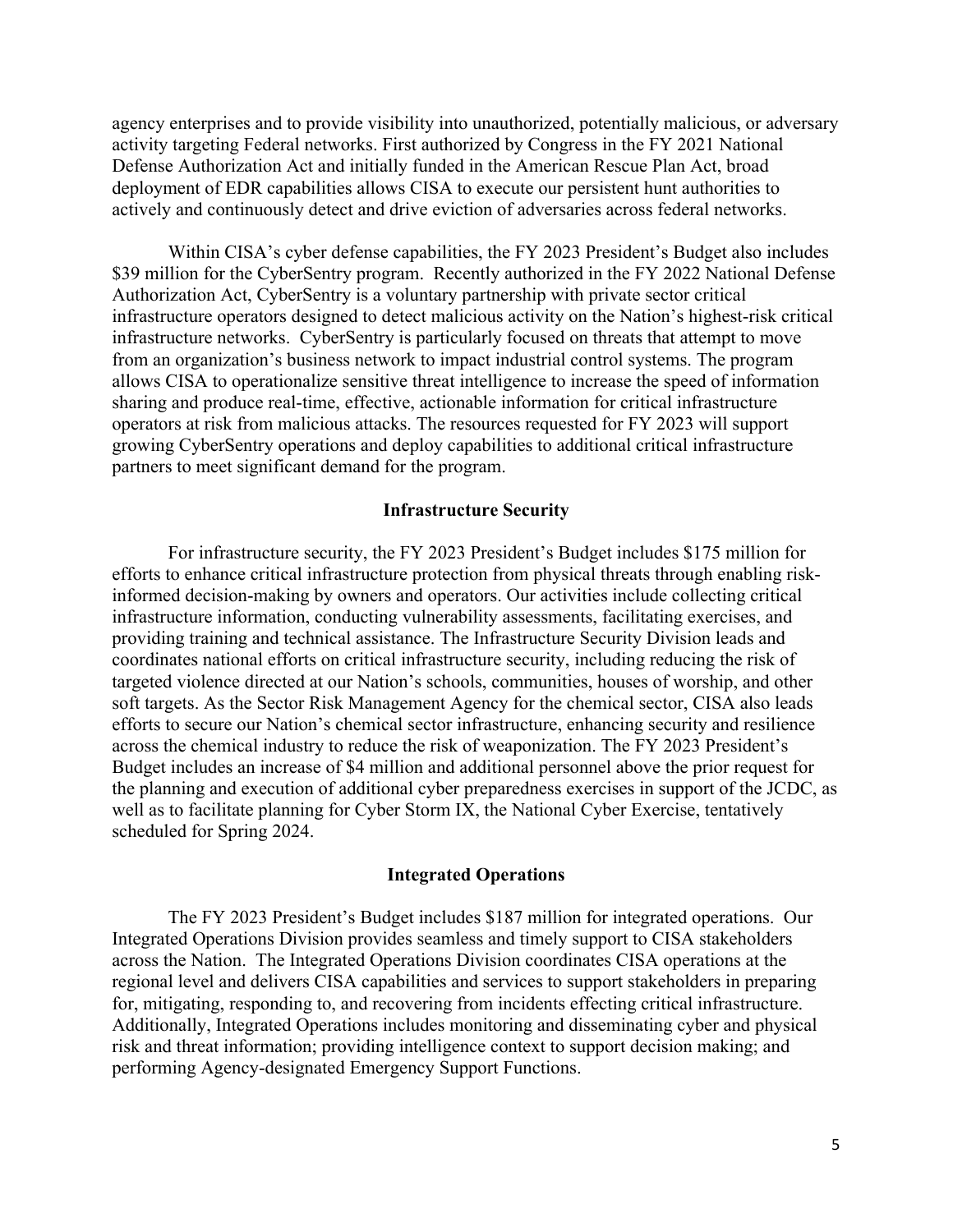In addition to increases provided through the annualization of ARPA activities, the FY 2023 President's Budget includes an increase of \$2.5 million above the prior request to support the deployment of additional Security Advisors to the regions. These additional personnel will expand CISA engagement with FBI cyber task forces in victim notification and cyber analysis and response activities, support direct analyst-to-analyst information sharing and shape the support that CISA regional personnel provide to stakeholders impacted by a cyber incident.

## **Emergency Communications**

The FY 2023 President's Budget includes \$170 million for emergency communications to ensure interoperability at all times and to provide assistance and support for Federal and State, local, tribal, and territorial (SLTT) stakeholders. CISA's Emergency Communications Division enhances public safety communications at all levels of government across the country through training, coordination, tools, and guidance. We lead the development of the National Emergency Communications Plan to maximize the use of all communications capabilities—voice, video, and data— available to emergency responders and ensure the security of data exchange. We also assist emergency responders communicate over commercial networks during natural disasters, acts of terrorism, and other significant disruptive events.

The FY 2023 President's Budget includes a transfer of \$5.8 million from CISA's Emergency Communications to support the transition of CISA's regionally deployed Emergency Communications Coordinators (ECCs) from the Emergency Communications Division to the Integrated Operations Division. This transfer positions the ECCs organizationally alongside CISA's other regional staff to allow better synchronization of CISA service delivery to stakeholders and supports the maturation of CISA's regional service delivery model.

Additionally, the FY 2023 President's Budget includes \$70 million to support critical investments in the Next Generation Network-Priority Services program to continue the expansion of the program to ensure all priority national security and emergency preparedness users can communicate during all circumstances to safeguard national security, manage emergency response and improve national resilience.

#### **Stakeholder Engagement**

 The FY 2023 President's Budget includes \$72 million for CISA stakeholder engagement activities focused on fostering collaboration, coordination, and a culture of shared responsibility for national critical infrastructure risk management with Federal, SLTT, and private sector partners in the United States, as well as international partners. This program includes implementation and stewardship of the National Infrastructure Protection Plan; management and oversight of national cybersecurity and critical infrastructure leadership councils, committees, and boards; and implementation of programs and projects intended to facilitate effective coordination with the national critical infrastructure stakeholder community.

The FY 2023 President's Budget includes an increase of approximately \$8 million above the prior request to support the execution and staffing of CISA's Cybersecurity Advisory Committee, which provides strategic and actionable recommendations to CISA on a range of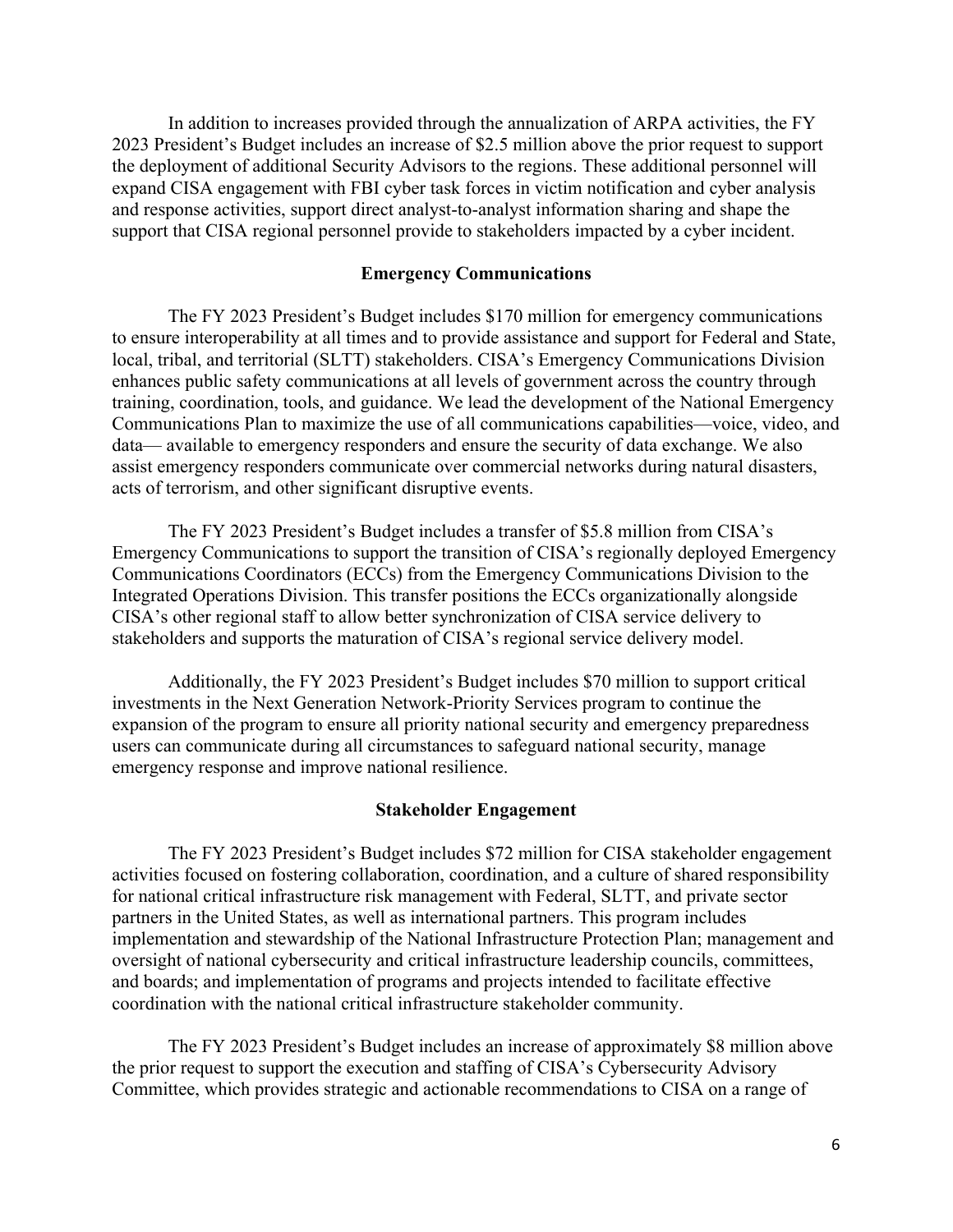cybersecurity issues and topics, and the Cyber Safety Review Board, which conducts after-action reviews and assessments of significant cyber incidents, threat activity, and agency responses.

The FY 2023 President's Budget also includes an additional \$5 million to expand and enhance CISA's global engagement capability to ensure CISA can effectively coordinate with international partners to advance U.S. cybersecurity, infrastructure security, and emergency communications interests. Our global engagement program includes U.S.-based strategy, planning, analysis, and program management staff responsible for supporting the CISA attaché and liaison officer overseas; providing subject matter expertise, engagement planning, and analysis to CISA leaders relating to the FIVE EYES partnership; and working with foreign partners to help build capacity to defend against global cybersecurity, infrastructure security, and emergency communications threats impacting U.S. interests. The additional funds will allow CISA to expand direct engagements with international partners in the Western Hemisphere, Asia, and Europe on cybersecurity and infrastructure security issues of mutual interest and benefit through expert-to-expert exchanges, information sharing, and joint exercises.

#### **National Risk Management Center**

Finally, the FY 2023 President's Budget fully funds CISA's national risk management activities, including \$115 million for the National Risk Management Center (NRMC). The NRMC is a planning, analysis, and collaboration center which works to leverage sector and stakeholder expertise to identify and address the most significant risks to the Nation's critical infrastructure, and to coordinate risk reduction activities to ensure critical infrastructure is secure and resilient both now and into the future. The NRMC strives to create an environment where government and industry can collaborate to enhance critical infrastructure resilience by focusing on collective risk to National Critical Functions including through key initiatives such as position, navigation and timing security, emerging communications technologies, and supply chain risk mitigation.

The NRMC houses CISA's Election Security Initiative, which leads CISA's work to ensure the physical security and cybersecurity of the systems and assets that support the Nation's election infrastructure. The FY 2023 President's Budget provides \$46 million for a variety of activities and programs across the Agency that focus on the protection of election infrastructure. Our efforts focus on collaborating with those on the front lines of elections—state and local governments, election officials, federal partners, and vendors—to provide a full range of services, training, and information to help manage risks to the Nation's election infrastructure. Since the American people's confidence in the value of their vote is reliant on the security and resilience of the infrastructure that makes our Nation's elections possible, CISA is also committed to building national resilience to foreign influence activities that create risks for critical infrastructure. We help the American people and DHS stakeholders understand the scope and scale of activities targeting elections and critical infrastructure and enable them to take action to mitigate. CISA will remain transparent and agile in its vigorous efforts to secure America's election infrastructure from new and evolving threats.